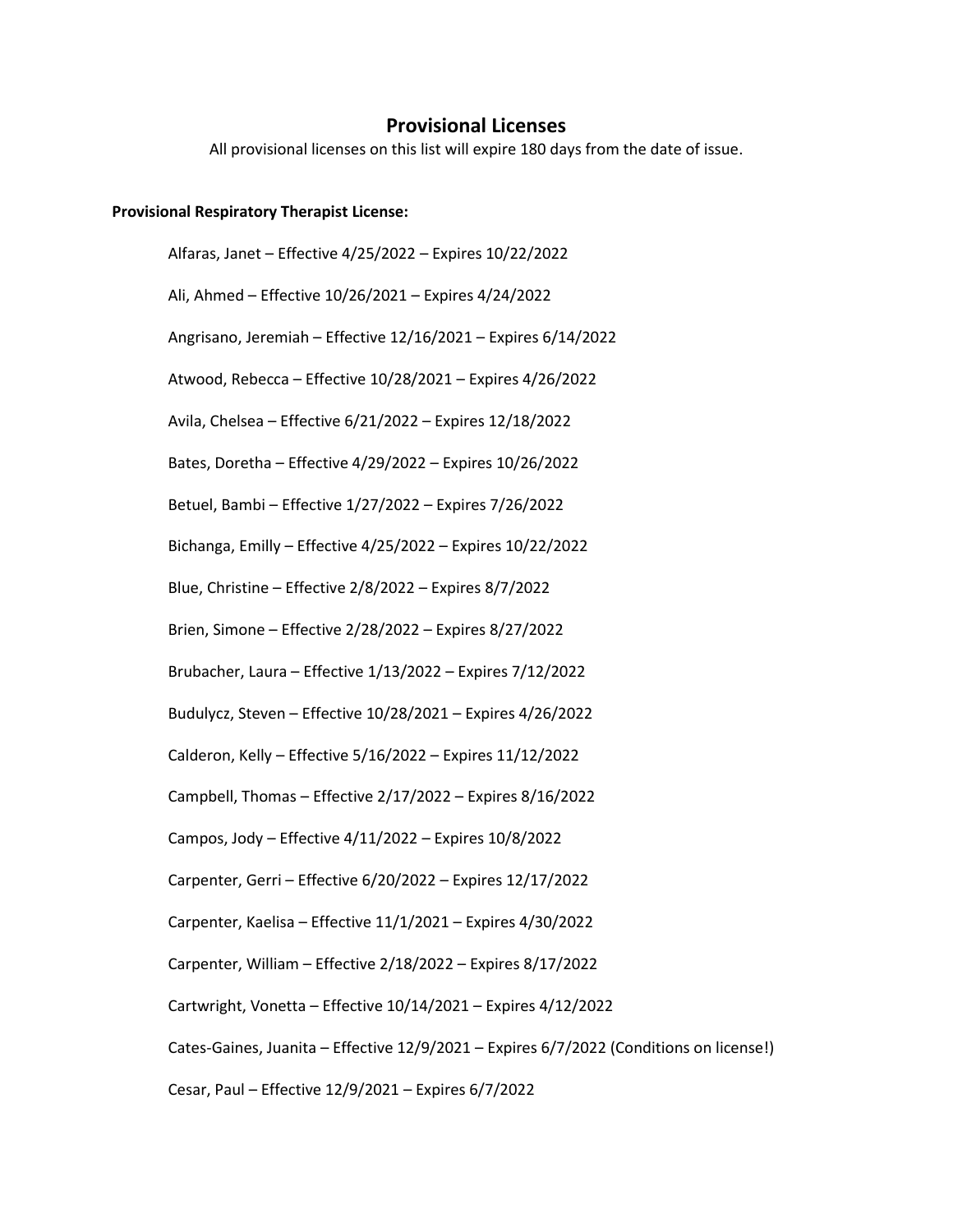Chauncey, Laura – Effective 10/26/2021 – Expires 4/24/2022 Clifton, Grady – Effective 5/12/2022 – Expires 11/8/2022 Conwell, Allison – Effective 11/9/2021 – Expires 5/8/2022 Cox, David – Effective 12/13/2021 – Expires 6/11/2022 Coxen, LaShanda – Effective 12/29/2021 – Expires 6/27/2022 Crowley, Kristine – Effective 10/27/2021 – Expires 4/25/2022 Cunanan, Stacy – Effective 1/18/2022 – Expires 7/17/2022 DeHaai, Ronda Jo – Effective 3/2/2022 – Expires 8/29/2022 Delgado, Evelyn – Effective 11/8/2021 – Expires 5/7/2022 Erickson, Moriah – Effective 10/18/2021 – Expires 4/16/2022 Ersinghaus, Joseph – Effective 6/17/2022 – Expires 12/14/2022 Esomonu, Chelsea – Effective 10/12/2021 – Expires 4/10/2022 Feist-McCuistion – Effective 4/11/2022 – Expires 10/8/2022 Fontenot, Tina – Effective 4/21/2022 – Expires 10/18/2022 Geigle, Ashley – Effective 10/12/2021 – Expires 4/10/2022 Giorno, Brandi – Effective 6/15/2022 – Expires 12/12/2022 Guerra, Manuel – Effective 12/21/2021 – Expires 6/19/2022 Guillory, Rita – Effective 4/11/2022 – Expires 10/8/2022 Gunter, Jessica – Effective 10/29/2021 – Expires 4/27/2022 Hailey, Jaquietta – Effective 4/11/2022 – Expires 10/8/2022 Hale, Brenda – Effective 3/29/2022 – Expires 9/25/2022 Hartzog-Bunn, Gie – Effective 2/9/2022 – Expires 8/8/2022 Havard, Joshua – Effective 1/19/2022 – Expires 7/18/2022 Hendrix, Arlen – Effective 1/21/2022 – Expires 7/20/2022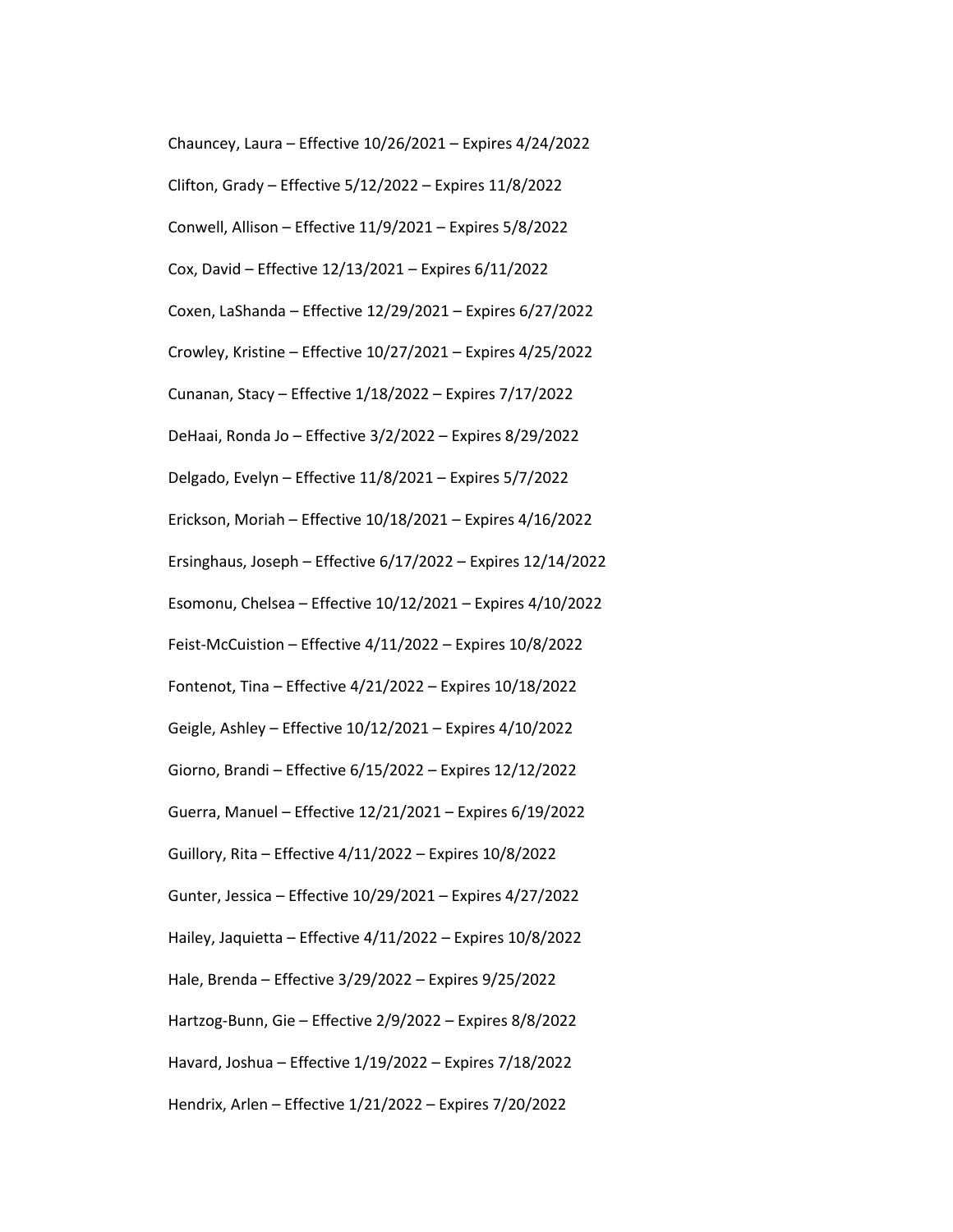Herman, Lisa – Effective 2/17/2022 – Expires 8/16/2022

- Hernandez, Kimberly Effective 10/25/2021 Expires 4/23/2022
- Hickman, Allie Effective 5/31/2022 Expires 11/27/2022
- Hood, Derrick Effective 3/8/2022 Expires 9/4/2022
- Hunter, James Effective 10/27/2021 Expires 4/25/2022
- Hurley, Domonisa Effective 11/22/2021 Expires 5/21/2022
- Hurt, Aryn Effective 4/4/2022 Expires 10/1/2022
- Jewart, Michele Effective 4/28/2022 Expires 10/25/2022
- Johnson, Derick Effective 10/12/2021 Expires 4/10/2022
- Johnson, Kristen Effective 11/10/2021 Expires 5/9/2022
- Kalama, Martin Effective 11/1/2021 Expires 4/30/2022
- Kamara, Ousmani Effective 5/9/2022 Expires 11/5/2022
- Kearn, Robert Effective 1/11/2022 Expires 7/10/2022
- Krecskay, Billie Effective 3/4/2022 Expires 8/31/2022
- Leach, Brianna Effective 11/9/2021 Expires 5/8/2022
- Leleux, Helen Effective 12/23/2021 Expires 6/21/2022
- Lenhoff-Reeves, Elizabeth Effective 6/2/2022 Expires 11/29/2022
- Levine, Kelly Effective 6/20/2022 Expires 12/17/2022
- Light, Robert Effective 2/14/2022 Expires 8/13/2022
- Logan, Portia Effective 10/25/2021 Expires 4/23/2022
- Lopez, Julio Effective 12/7/2021 Expires 6/5/2022
- Lozano, Veronica Effective 6/27/2022 Expires 12/24/2022
- McDonough, Patrick Effective 3/9/2022 Expires 9/5/2022
- McKenzie, Damon Effective 4/11/2022 Expires 10/8/2022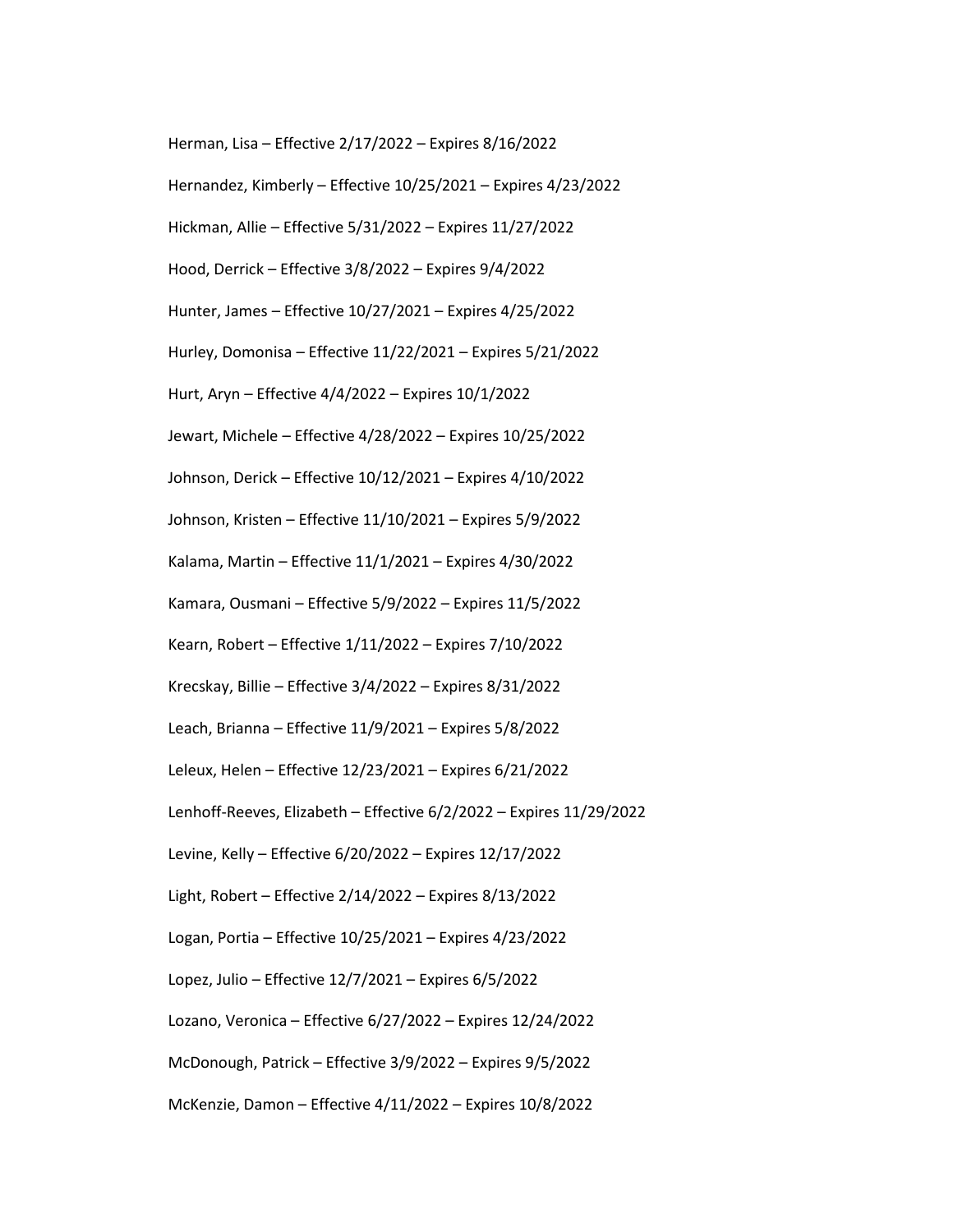Mallery, Christopher – Effective 10/13/2021 – Expires 4/11/2022 Marciari, Kathleen – Effective 5/25/2022 – Expires 11/21/2022 Martinez, Oscar – Effective 4/12/2022 – Expires 10/9/2022 Medsker, Heather – Effective 10/25/2021 – Expires 4/23/2022 Mobbley, Amanda – Effective 12/28/2021 – Expires 6/26/2022 Moleno, Caitlin – Effective 10/25/2021 – Expires 4/23/2022 Montenegro, MaryAnn – Effective 11/4/2021 – Expires 5/3/2022 Moore, Marleine – Effective 10/26/2021 – Expires 4/24/2022 Morris, Stephanie – Effective 10/15/2021 – Expires 4/13/2022 Morrison, Christopher – Effective 5/2/2022 – Expires 10/29/2022 Moser, Jennifer – Effective 1/31/2022 – Expires 7/30/2022 Muhammad, Taheera – Effective 10/22/2021 – Expires 4/20/2022 Murray, Lacey – Effective 5/11/2022 – Expires 11/7/2022 Nabintu, Mali – Effective 5/23/2022 – Expires 11/19/2022 Nastasi, Antonino – Effective 4/12/2022 – Expires 10/9/2022 Nelson, Samantha – Effective 11/4/2021 – Expires 5/3/2022 Nguyen, Brittany – Effective 3/28/2022 – Expires 9/24/2022 Norrell, Jeremy – Effective 3/7/2022 – Expires 9/3/2022 Norwood, Sierra – Effective 6/22/2022 – Expires 12/19/2022 Olson, Sherri – Effective 3/16/2022 – Expires 9/12/2022 Page, Jamie – Effective 11/2/2021 – Expires 5/1/2022 Philipose, Thomas – Effective 12/3/2021 – Expires 6/1/2022 Pizzo, Daira – Effective 10/12/2021 – Expires 4/10/2022 Porter, Victoria – Effective 4/13/2022 – Expires 10/10/2022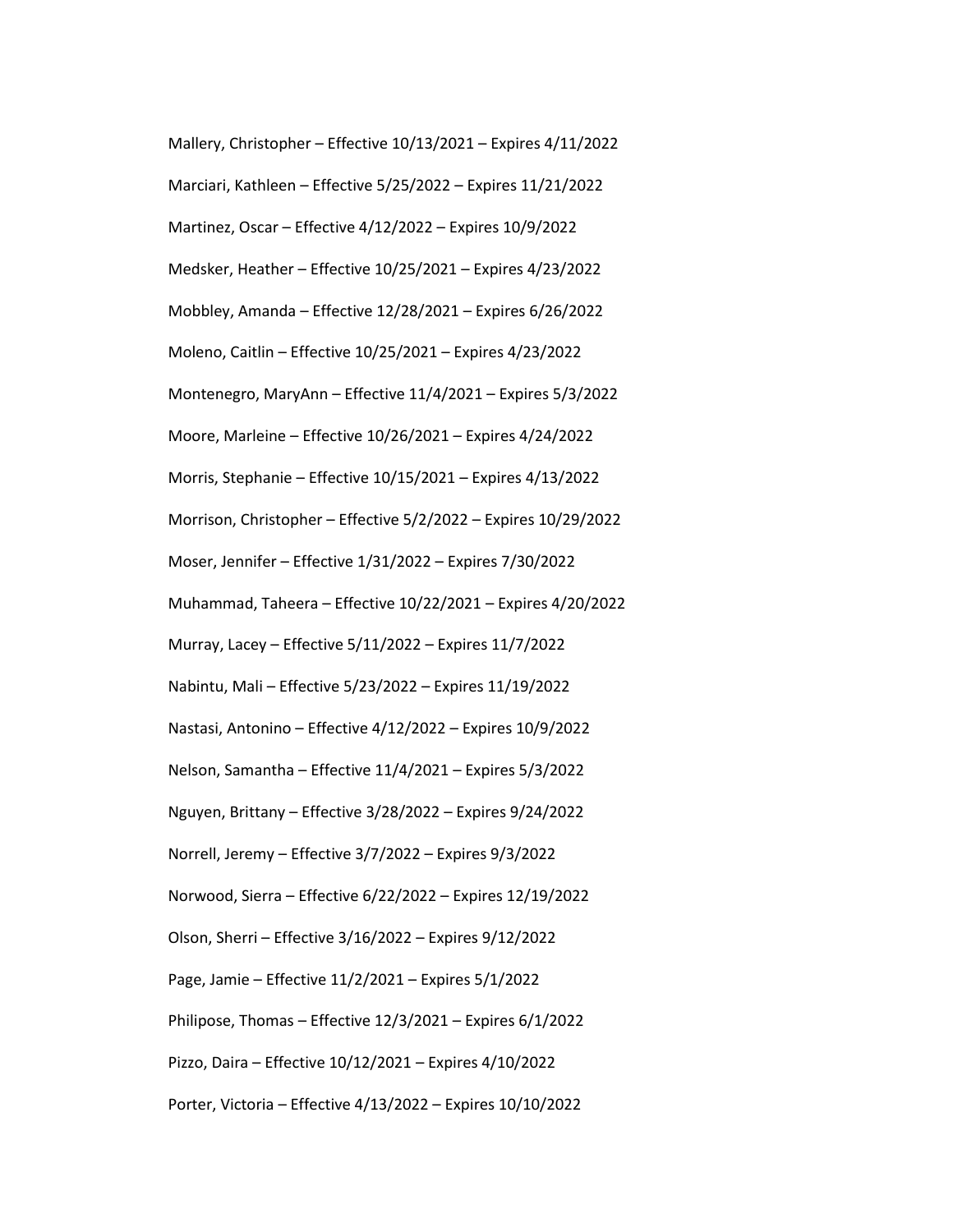Price, Brian – Effective 11/2/2021 – Expires 5/1/2022

Price, Buffie – Effective 11/2/2021 – Expires 5/1/2022

Purdy, Keith – Effective 4/1/2022 – Expires 9/28/2022

Ramasamy, Coneessha – Effective 1/28/2022 – Expires 7/27/2022

Reasons, Kimberly – Effective 6/15/2022 – Expires 12/12/2022

Reed, Pandora Tuesday – Effective 10/22/2021 – Expires 4/20/2022

Riedell, Andrea – Effective 4/11/2022 – Expires 10/8/2022

Rings, Susan – Effective 6/20/2022 – Expires 12/17/2022

Rivera, Philip – Effective 12/13/2021 – Expires 6/11/2022

Rodriguez, Gabriel – Effective 10/27/2021 – Expires 4/25/2022

Ross, Mikaylah – Effective 12/15/2021 – Expires 6/13/2022

Schalk, Shelley – Effective 12/13/2021 – Expires 6/11/2022

Scoggins, Eric – Effective 10/13/2021 – Expires 4/11/2022

Sherman, Craig – Effective 5/17/2022 – Expires 11/13/2022

Shropshire, Lisa – Effective 3/14/2022 – Expires 9/10/2022

Simon, Charlie – Effective 3/4/2022 – Expires 8/31/2022

Simon, John Jr. – Effective 3/4/2022 – Expires 8/31/2022

Soucie, Matthew – Effective 6/23/2022 – Expires 12/20/2022

Springer Hood, Whitney Hope – Effective 3/8/2022 – Expires 9/4/2022

Stewart, Jordan – Effective 3/4/2022 – Expires 8/31/2022

Storsteen, Paige – Effective 4/25/2022 – Expires 10/22/2022

Taylor, Amy – Effective 1/31/2022 – Expires 7/30/2022

Thom, Kari – Effective 1/31/2022 – Expires 7/30/2022

Thomas, Allen – Effective 12/7/2021 – Expires 6/5/2022